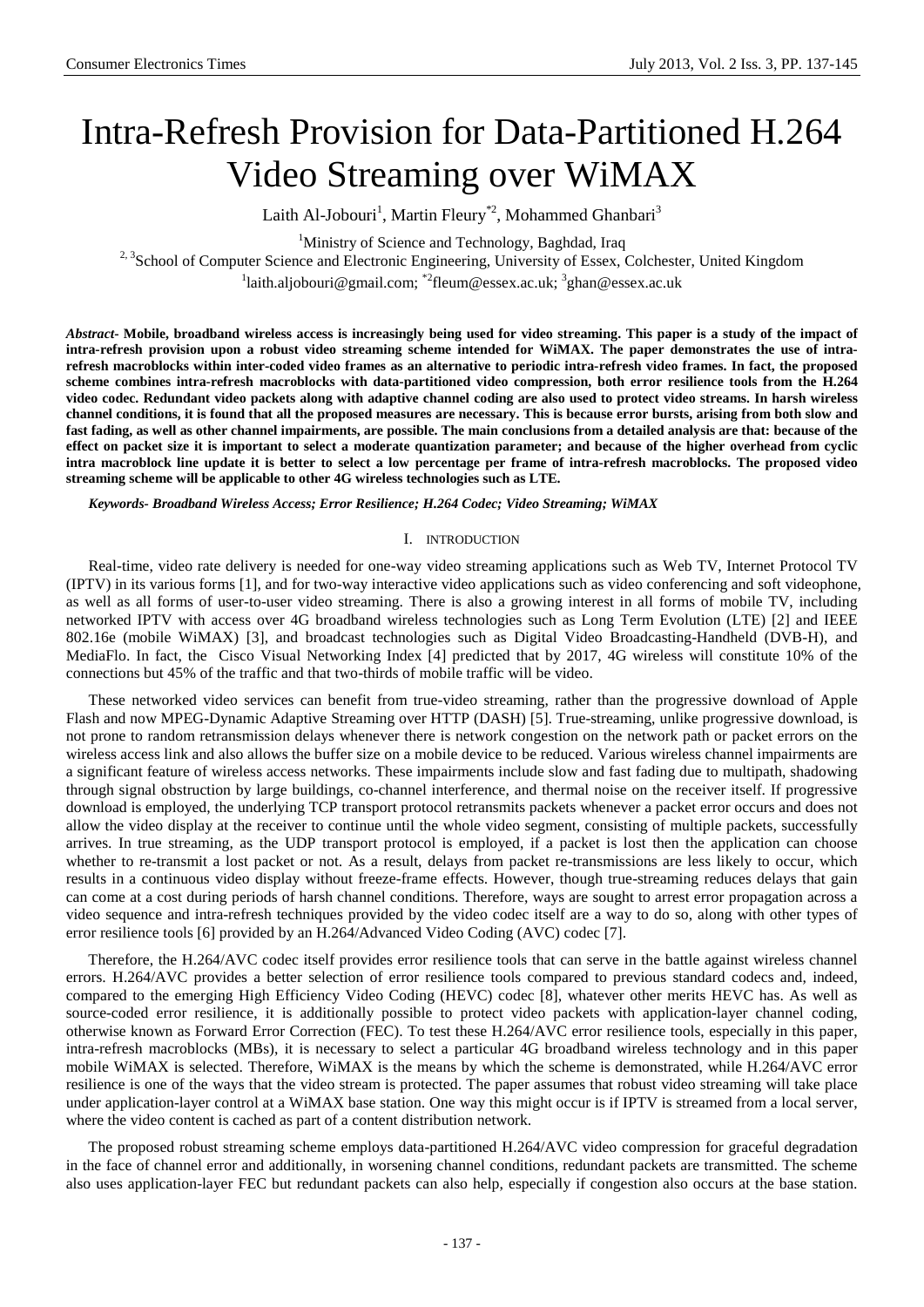Fortunately, H.264/AVC data-partitioning does not require redundant packets for all packets in the stream, only for the more important packets.

In this robust scheme, a key consideration is how to protect against the temporal error propagation that can occur whenever predictively-coded P-frames are lost. A traditional way to do this is to insert periodic, intra-coded I-frames, usually every 12 or 15 frames that is every half-second according to frame rate. The spatially-encoded MBs of the I-frame halt the temporal error propagation and act as anchor points for a future set of frames. Unfortunately, the insertion of I-frames leads to sudden data transmission peaks due to the coding inefficiency of spatial referencing. These data transmission peaks in turn can result in buffering delays or even buffer overflow. Therefore, distributed insertion of intra-refresh (IR) MBs should be considered. In the JM implementation of the H.264/AVC codec, two main methods of distributed insertion are available: either random placement of IR MBs within each frame; or placing a line of IR MBs within each P-frame on a cyclic basis.

In the latter forced IR method, the line size can be increased to a region or slice [9] in order to control the rate that the total picture area is refreshed. Against this suggestion must be balanced the overhead from including a complete line or region of MBs, as such MBs are costly to encode. In fact, in this paper it is suggested that despite the apparent advantages of the cyclic line method, at least in respect to data-partitioned video compression, random selection of IR MBs is preferable. Random IR refresh may on occasion duplicate IR MBs but it has the advantage that in the JM implementation of H.264/AVC the overhead from intra-coded MBs is readily controllable by pre-setting the total percentage of MBs within each frame. If a cyclic IR line is used then more IR MBs than those in the cyclic line may be inserted in a frame. This is because IR MBs are not the only form of intra-coded MBs, as encoders will also insert such MBs when new areas of a picture are revealed, as may happen when there is rapid motion within a sequence.

Thus, the forced IR method does not account for areas of the region that may already have been intra-coded. It also has another weakness in that future motion prediction may occur from regions of a prior picture to a region yet to be refreshed. This defect can be remedied, possibly by restricting the range of the motion vectors (MVs) within the refreshed region [10] or by observing the direction of motion within a sequence [11]. However, these alternatives [10, 11] add coding complexity to IR and may be unnecessary when processing a low-motion video sequence. Another possibility is to adaptively alter the extent of MB provision [12] according to scene content and channel conditions. This method is most suited to live encoding of video, such as when streaming sports' events.

One advantage of forced IR is that it provides a natural channel-swapping (or zapping) point at the start of each refresh cycle, just as periodic I-frames provided. If for channel swapping, Gradual Decoder Refresh (GDR) is performed instead of periodic refresh then growing the refresh area from an isolated region is preferable to random MB refresh, as the subjective visual effect is better. This facility was proposed to the Joint Video Team developing the H.264/AVC codec [13] but is not currently implemented, perhaps because a method of signaling a switching point is the subject of a patent.

The remainder of the paper is organized as follows. Section II reviews related work on intra-refresh. Section III, considers the complete video streaming scheme and includes an analysis of the impact of IR on packet size, prior to transmission over a WiMAX channel. This section also describes the simulation model that is used in the evaluation of Section IV. Finally, Section V makes some concluding remarks.

## II. RELATED WORK

The need for intra-refresh arises from the predictive nature of video coding, which exploits redundancies in the spatial and temporal domains, among other sources of redundancy. Intra-refresh can be viewed as a way of restricting the prediction range, and as such it has various applications some of which have been alluded to in the Section I.

Certainly in mobile transmission, IR can provide error resilience. Lost packets, when not replaced by erasure coding, or corrupted data (when errors go undetected and do not halt the decoder) can both create insecure prediction bases. Error concealment of affected areas is a partial remedy but can still lead to a difference between the encoder's view of the decoding process and that actually implemented by the decoder. Any areas that are unsafe can then be predicted from. This in turn leads to a corrupted area growing in spatial extent, at a maximum rate governed by the range of motion estimation.

There are various forms of IR. Historically, periodic insertion of I-pictures is the most common form, as it has been used in early digital broadcasting within the MPEG-1/2 codecs. In this form of IR, the sequence is periodically refreshed with a fully intra-coded picture (I-picture) at regular intervals. In the presence of a feedback channel, it is possible to send an I-picture whenever it is requested by the receiver in order to recover from transmission error or for channel zapping purposes. It is also possible [14] to send individual intra-refresh MBs on request through a feedback channel. Alternatively, if no feedback channel is available, in [15] the impact of each MB is calculated and MBs that might have a significant effect if lost are intra-coded. This method [15] avoids the need for a feedback channel but there is an obvious computational impact in calculating the impact of every MB.

GDR techniques take a different approach to periodic refresh. The video sequence is gradually updated with intra-coded MBs with a given number of MBs per picture. The selection of MBs to be intra coded and their number and pattern depends on the specific technique used. To improve the performance of this method, Constrained Intra Prediction (CIP) should be forced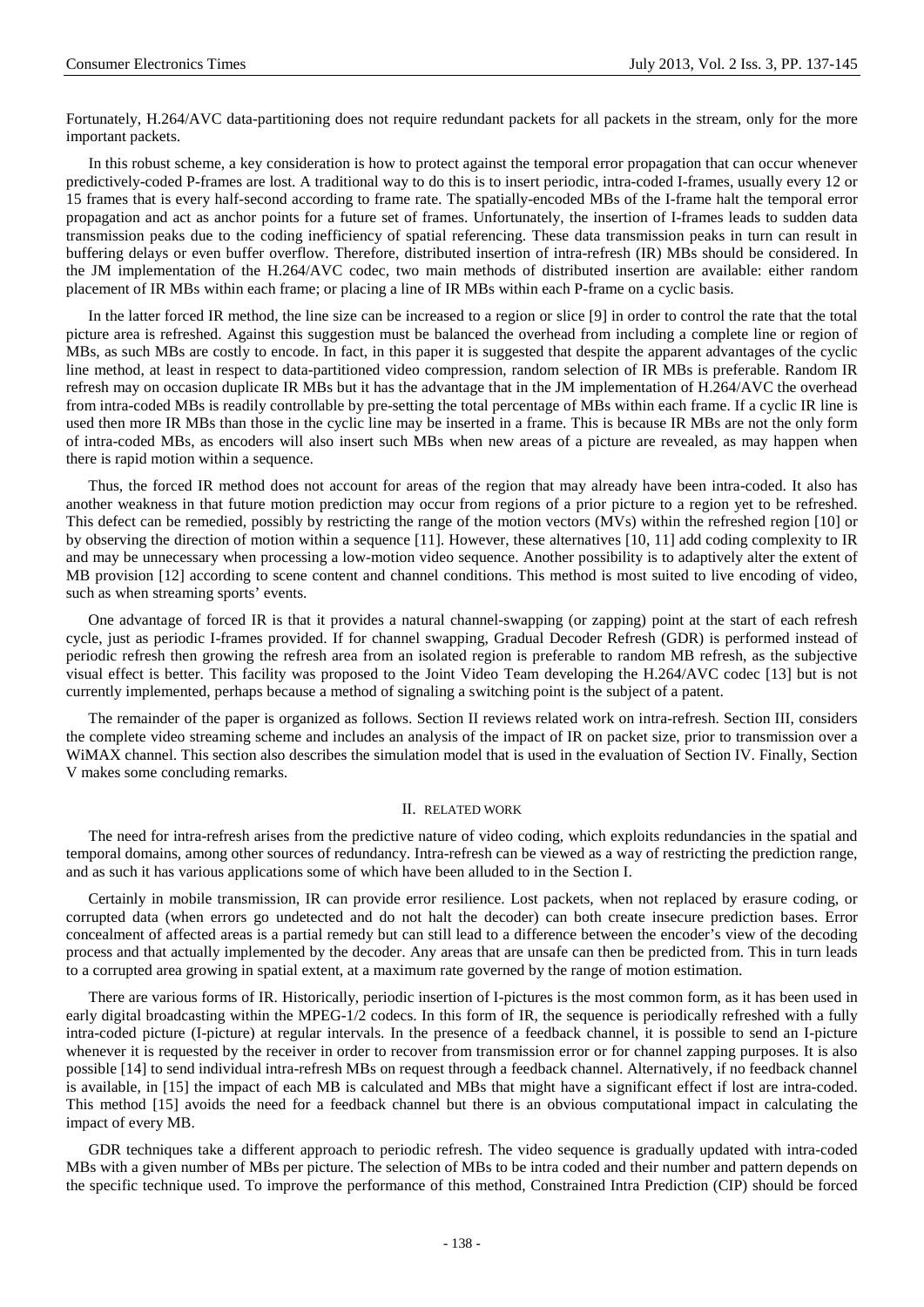to prevent intra-coded MBs needing to use inter-coded samples for prediction.

GDR techniques can be further sub-divided into non-adaptive IR and adaptive IR. The main types of non-adaptive IR are circular IR and random IR, as used in this paper. Isolated region refresh [16] is somewhat different, as an entire picture region is initially intra-coded, with no need to set CIP, as the region is isolated in a coding sense from the rest of the picture. In practice, isolated regions must use Flexible Macroblock Ordering (FMO) [17], another H.264/AVC error resiliency tool [6, 7], in order to encapsulate the region within a video slice. However, as the isolated region changes its size on a frame-by-frame basis, it becomes necessary to transmit macroblock allocation maps to guide the receiver's decoder as to which MBs are within the isolated area.

In cyclic IR, the video sequence is updated with intra-coded MBs using a pre-defined scan order and a selected number of MBs per picture. In IR line, the sequence is refreshed with a line of intra-coded MBs moving either from top-to-bottom or from left-to-right. In random IR, the video sequence is updated with intra-coded MBs using a random pattern of MBs and a pre-set number of MBs per picture.

Turning to adaptive IR techniques, these are distinguished by whether a feedback channel is used or not. Clearly if a feedback channel is used, there are implications in terms of the need to provide that channel and the possible increased latency that may arise. Channel conditions can be taken into account in the selection of the coding mode of the MBs. Receiver statistics are used to indicate the channel conditions by means of feedback messages. On the other hand, non-adaptive techniques select the coding mode of each MB based on the combined optimization of both the rate and distortion, without feedback of channel conditions.

In [18], the encoder was required to keep track of which parts of the image area were recently refreshed. The encoder would then refresh those MBs which would have more of an impact on error propagation. In [19], once the decoder detects an error, it informs the encoder, which transmits intra-coded MBs to halt any error propagation. However, this procedure is unsuitable for conversational video services streaming over a long end-to-end path such as videophone or mobile teleconferencing because of the delay involved.

Other schemes [10, 11] improve upon the deterministic application of the cyclic refresh line method by resolving a problem that exists at the boundary between a cleansed area and an area yet to be cleansed by intra-refresh. Suppose the direction of motion within the sequence is from a potentially corrupted region to a cleansed region. Then motion compensated prediction could predict a cleansed region from a suspect region. In that case, the cycle needs to revisit those predicted areas in order to undo the new corruption.

In [20] randomized placement of MBs was proposed to be up to a percentage determined by the average lifetime of errors. Random insertion may result in the duplication of the error propagation property if the same MB is selected in successive pictures. To improve on random placement in [21], based on knowledge of the form of error concealment at the decoder, rate distortion analysis is performed on error-concealed pictures of an H.263 codec. Thus, well-concealed MBs are not considered for intra-refresh MB replacement.

#### III. METHODOLOGY

# *A. Data-Partitioned Video and the Effect of IR MBs*

In H.264/AVC data partitioning [22], MVs are packed into a partition-A bearing Network Abstraction Layer unit (NALU), allowing motion-copy error concealment at the decoder to partially reconstruct a picture despite missing partition-C NALUs containing texture data (quantized transform coefficient residuals). Partition-B NALUs contain intra-coded (spatially encoded) MBs, which are substituted for inter-coded MBs according to encoder implementation (only the decoder input format is standardized in H.264/AVC). Therefore, when IR MBs are included alongside naturally intra-encoded MBs referred to in Section II, Partition-B slices grow in size. This means that data-partitioned video compression provides a convenient way to examine the effect of various amounts of IR MB provision. Once H.264/AVC has formed a NALU, it can also provide a Realtime Transport Protocol (RTP) header prior to encapsulation by IP/UDP.

A point to note is the different way that random IR MBs are specified in the H.264/AVC JM 14.2 implementation compared to that of cyclic IR line intra update. In random IR MB, a maximum percentage of IR can be specified, which percentage includes already encoded IR MB. If the given quota of IR MB is already largely occupied by naturally encoded MB, then only a small amount of extra randomly inserted MB will be added. In contrast, if a line of IR MB is inserted then these MBs are added in addition to those intra-coded MBs that have already been included by the encoder.

It should also be noticed that when random IR MBs are inserted in a frame, the JM algorithm ensures that they are not inserted in places that have already been occupied in previous frames. Thus, in a cycle of frames a complete refresh takes place and there is no coding inefficiency arising from random placement.

Table I is a comparison between the relative sizes of the partitions according to the Quantization Parameter (QP) employed to compress the video clip. The test sequence was *Football*, which is a scene with rapid movement and consequently has high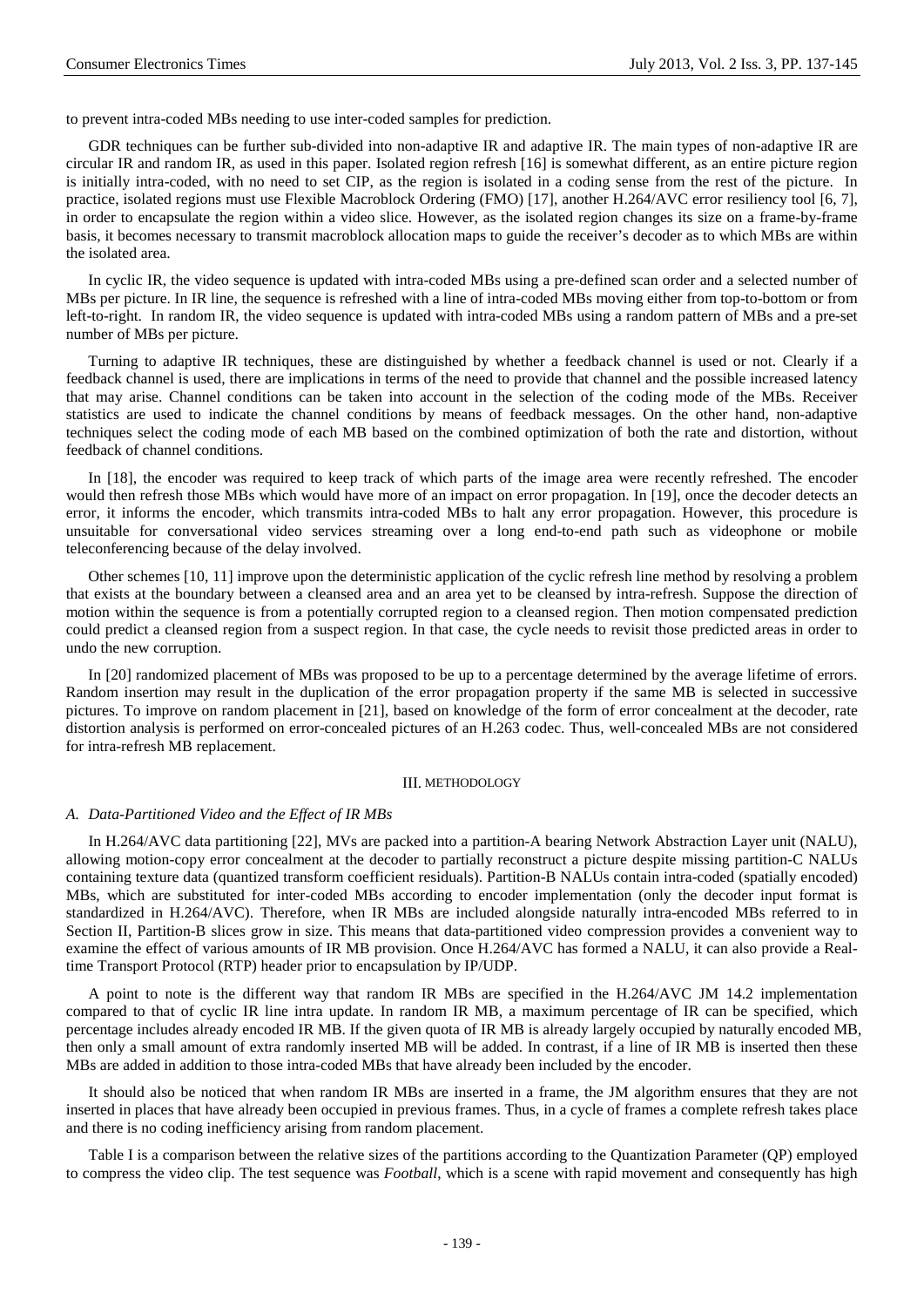temporal coding complexity. Because of this movement it is likely that the number of naturally intra-encoded MBs is higher than a sequence with less motion. Football was Variable Bit Rate (VBR) encoded at Common Intermediate Format (CIF) (352×288 pixel/picture), with a Group of Pictures (GOP) structure of IPPP….. at 30 frame/s, i.e. one initial I-picture followed by all predictive P-pictures. This common arrangement removes the complexity of bi-predictive B-pictures at a cost in an increased bit rate. The range of QP in H.264/AVC is 0–51 with higher values corresponding to higher compression ratios and lower quality video.

| TABLE I MEAN SIZE OF DIFFERENT PARTITIONS IN BYTES FOR FOOTBALL AT VARIOUS QP |  |
|-------------------------------------------------------------------------------|--|

| QP | 2% Intra refresh MB    |                     |      |       |  |  |  |  |
|----|------------------------|---------------------|------|-------|--|--|--|--|
|    | A                      | $\overline{B}$      | C    | Total |  |  |  |  |
| 20 | 1842                   | 2678                | 3889 | 8409  |  |  |  |  |
| 25 | 1687                   | 1697                | 2533 | 5917  |  |  |  |  |
| 30 | 1459                   | 1047                | 1496 | 4002  |  |  |  |  |
| 35 | 1117                   | 572                 | 688  | 2377  |  |  |  |  |
| QP |                        | 5% Intra refresh MB |      |       |  |  |  |  |
|    | A                      | B                   | C    | Total |  |  |  |  |
| 20 | 1845                   | 2767                | 3867 | 8479  |  |  |  |  |
| 25 | 1690                   | 1763                | 2511 | 5964  |  |  |  |  |
| 30 | 1463                   | 1082                | 1482 | 4027  |  |  |  |  |
| 35 | 1120                   | 595                 | 682  | 2397  |  |  |  |  |
|    | Intra refresh MB<br>6% |                     |      |       |  |  |  |  |
| QP | A                      | B                   | C    | Total |  |  |  |  |
| 20 | 1846                   | 2810                | 3850 | 8506  |  |  |  |  |
| 25 | 1696                   | 1793                | 2502 | 5991  |  |  |  |  |
| 30 | 1467                   | 1098                | 1479 | 4044  |  |  |  |  |
| 35 | 1123                   | 604                 | 681  | 2408  |  |  |  |  |
| QP | 25% Intra refresh MB   |                     |      |       |  |  |  |  |
|    | A                      | B                   | C    | Total |  |  |  |  |
| 20 | 1893                   | 3450                | 3669 | 9012  |  |  |  |  |
| 25 | 1746                   | 2216                | 2379 | 6341  |  |  |  |  |
| 30 | 1505                   | 1346                | 1405 | 4256  |  |  |  |  |
| 35 | 1146                   | 729                 | 646  | 2521  |  |  |  |  |
| QP | MB Line Intra Update   |                     |      |       |  |  |  |  |
|    | A                      | B                   | C    | Total |  |  |  |  |
| 20 | 1885                   | 3385                | 3683 | 8953  |  |  |  |  |
| 25 | 3683                   | 2160                | 2400 | 8243  |  |  |  |  |
| 30 | 1498                   | 1312                | 1414 | 4224  |  |  |  |  |
| 35 | 1143                   | 716                 | 652  | 2511  |  |  |  |  |

From the Table, it is apparent that, as the percentage of IR MBs is increased, the size in bytes of Partition-B increases for the same QP. As more MBs are assigned to Partition B, the size of Partition-C reduces. Because of the large amount of naturally intra-encoded MBs, this effect is gradual until 25% of random IR MBs are added. The higher amount of random IR MBs is shown in the Table, as this amount, 25%, approximately corresponds to the total Partition-B size if cyclic line intra update is turned on instead.

Another point to notice is that the total size of the stream declines significantly with coarser quantization due to a higher QP. Because intra-coding is less efficient, the total sizes increase as the percentage of IR MBs is increased.

# *B. Transmission Protection Scheme*

To protect transmission of the IP/UDP/RTP packets an adaptive rateless channel coding scheme was devised. Notice that header compression is often employed over wireless links, which for the headers mentioned is able to achieve [23] up to 97.5% compression. The form of rateless coding [24] was Raptor code [25], which has linear decode computational complexity. Because rateless decoding is probabilistic, the behavior was modeled statistically, according to the formulation in [26]. The adaptive rateless coding scheme relies on channel condition estimation but is robust against measurement noise. Further channel protection is afforded by an additional transmission of a fixed additional increment to the rateless code. However, retransmission only occurs once to reduce delay and the additional redundant data are piggybacked onto the next outgoing packet. Because the adaptive component is not the main focus of this paper, the reader is referred elsewhere [27] for details.

# *C. WiMAX Simulation*

To establish the behavior of the scheme under WiMAX the well-known ns-2 simulator augmented with a module from the Change Gung University, Taiwan [28] that has proved an effective way of modeling IEEE 802.16e's behavior.

The physical layer (PHY) settings selected for WiMAX simulation are given in Table II. The antenna is modeled for comparison purposes as a half-wavelength dipole. The Time Division Duplex (TDD) frame length was set to 5 ms in experiments as this is the only setting specified by the WiMAX Forum, though the IEEE 802.16e standard allows for a range of settings. The downlink (DL)/uplink (UL) sub-frame ratio is set to favor the base station (BS) as it must have more access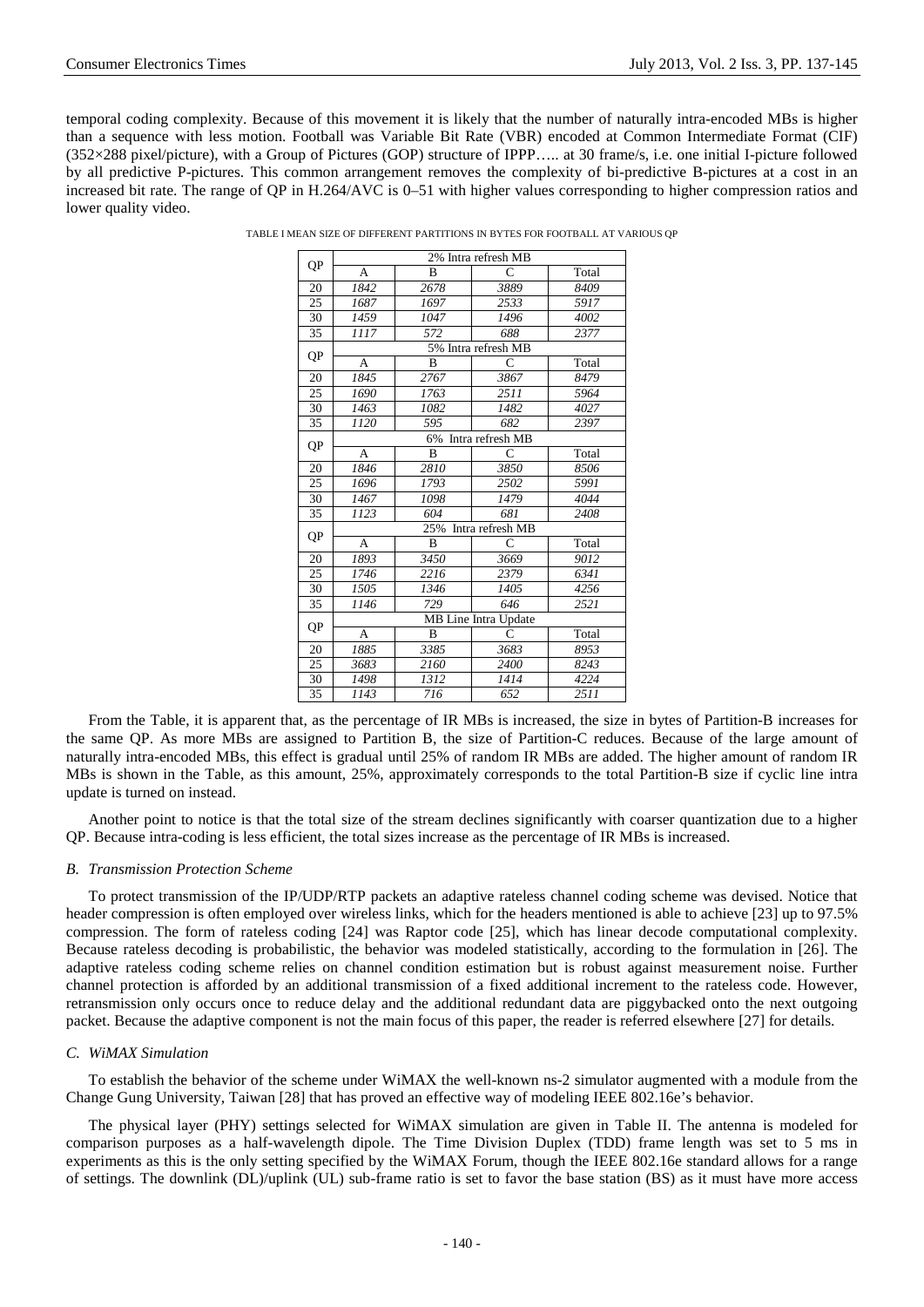when there are multiple mobile stations (MSs).

| Parameter           | <b>Value</b>     |
|---------------------|------------------|
| <b>PHY</b>          | <b>OFDMA</b>     |
| Frequency band      | 5 GHz            |
| Bandwidth capacity  | 10 MHz           |
| Duplexing mode      | TDD              |
| Frame length        | $5 \text{ ms}$   |
| DL/UL ratio         | 3:1              |
| Max. packet length  | 1024 B           |
| Raw data rate       | $10.67$ Mbps     |
| <b>IFFT</b> size    | 1024             |
| Modulation          | 16-QAM 1/2       |
| Guard band ratio    | 1/8              |
| Channel model       | Gilbert-Elliott  |
| MS transmit power   | 245 mW           |
| BS transmit power   | 20 W             |
| Approx. range to SS | 1 km             |
| Antenna type        | Omni-directional |
| Antenna gains       | $0$ dBD          |
| MS antenna height   | $1.2 \text{ m}$  |
| BS antenna height   | 30 m             |

TABLE II IEEE 802.16E PARAMETER SETTINGS

OFDMA = Orthogonal Frequency Division Multiple Access, QAM = Quadrature Amplitude Modulation, TDD = Time Division Duplex MS=Mobile Station

In order to introduce sources of traffic congestion, an always available FTP source was introduced with TCP transport to the MS. Likewise a Constant Bit Rate (CBR) source with packet size of 1000 B and inter-packet gap of 0.03 s was downloaded to the MS. While the CBR and FTP occupy the non-rtPS (non-real-time polling service) queue, rather than the rtPS queue, they still contribute to packet drops in the rtPS queue for the video, if the 50 packet rtPS buffer is already full or nearly full, while the nrtPS queue is being serviced.

## *D. IEEE 802.16e Channel Model*

A two-state Gilbert-Elliott channel model [29] was introduced into the physical layer of the simulation to simulate the channel model for WiMAX. To model the effect of slow fading at the packet-level, the PGG (probability of staying in a good state) was set to 0.96, PBB (probability of staying in a bad state) = 0.95, PG (probability of packet loss in a good state) =  $0.01$ and PB (probability of packet loss in a bad state)  $= 0.02$  for the Gilbert-Elliott parameters. Notice that PGB (probability of leaving the good state) is  $1 - PGG$ , and similarly  $PBG = 1-PBB$ .

It is still possible for a packet not to be dropped in the channel but nonetheless to be corrupted through the effect of fast fading (or other sources of noise and interference). This byte-level corruption was modeled by a second Gilbert-Elliott model, with the same parameters (applied at the byte level) as that of the packet-level model except that PB (now probability of byte loss) was increased to 0.165.

## IV. EVALUATION

Before looking at the impact of different amounts of IR MBs, Fig. 1 examines the effect of differing forms of packet redundancy upon the transmission of data-partitioned packets over the IEEE 802.61e channel. 'NAL only' refers to the streaming without any packet redundancy, whereas 'NAL redundant' means that all NALU-bearing packets are duplicated in the stream. Other columns refer to the replacement of Partition-A or both Partition-A- and Partition-B-bearing packets. The redundant packets were scheduled to be transmitted within the same sending interval as their original counterparts. This implies that there is no latency effect from including redundancy but there is an increase in throughput for a given QP. This might seem a heavy penalty but an important point to notice is that, from Table I, going from QP 20 to 30 for 5% IR MB results in more than a halving of the size of the stream. Thus, duplicating the stream at  $QP = 30$  results in a similar throughput to not duplicating the stream at  $QP = 20$ .

One reason that duplication is necessary is that dropped packets arising from buffer overflow at the sender or complete packet loss from fast fading cannot be redressed by application-layer FEC. Unfortunately, it is also possible in 'bursty' error conditions that both the original and the redundant replacement are lost. This can occur when the percentages of dropped packets is large. The size of packets is the most important factor affecting the percentage of dropped packets, as is evident from the decrease in dropped packet percentages as the QP increases. Packet end-to-end delay is the mean delay of those packets unaffected by channel conditions. The results show that this is generally small in duration, though with a tendency to increase due to the propagation delay of larger packets at lower QP and the effect of the extra packets in the 'NAL redundant' scheme, as queuing delay is increased. Delays below 100 ms are acceptable even for interactive video applications if they are the only component of the path delay.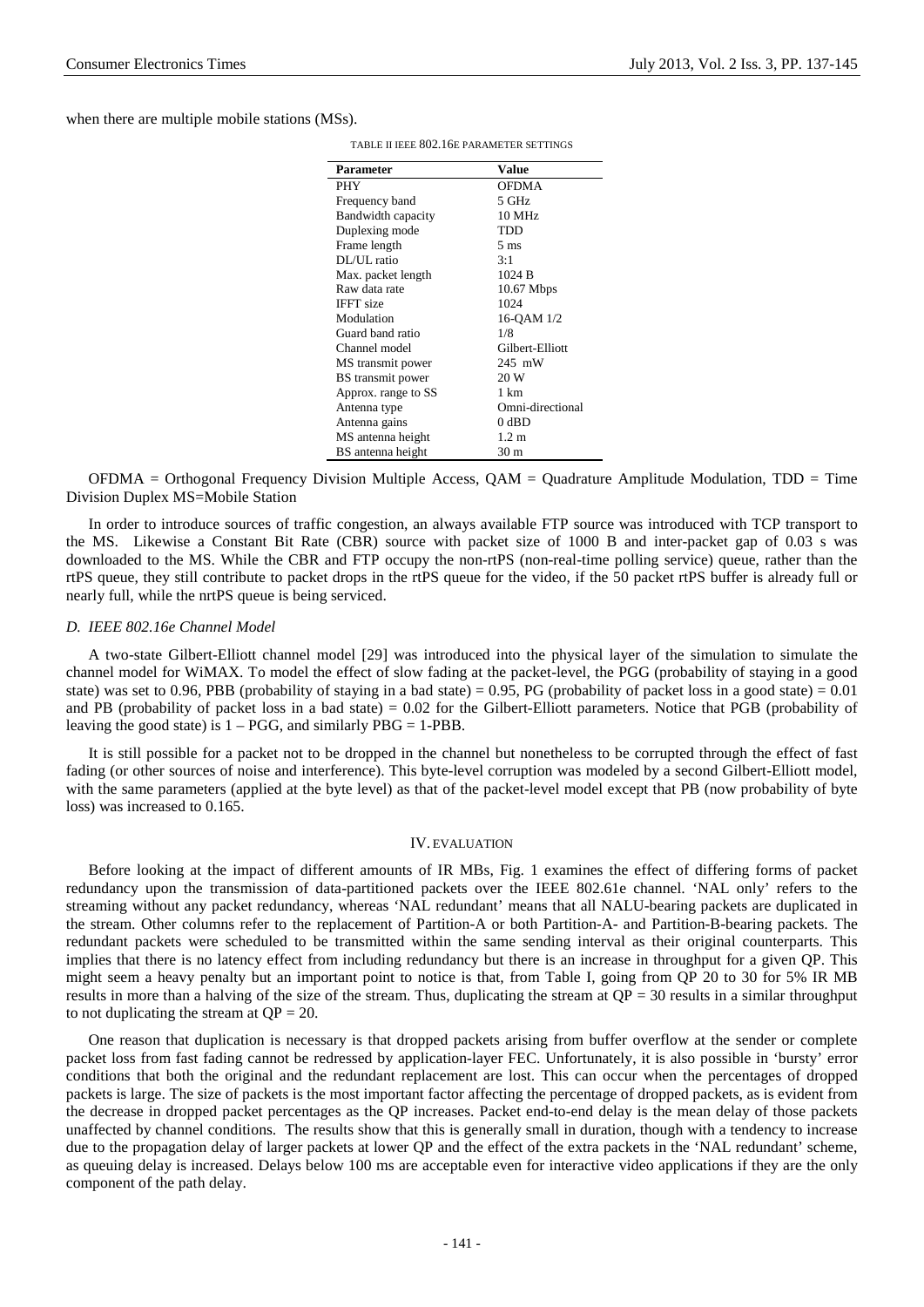

Fig. 1 Mean performance metrics for various redundant NALUs protection schemes used with 5% intra-refresh MBs

However, there are larger percentages of corrupted packets. These are packets that have not been repaired completely by the adaptive channel coding scheme. When redundant copies of the packet are not available then additional redundant data are requested by an ARQ, though this will not always be sufficient. Because of the additional transmission, the mean end-to-end delay of corrupted packets is higher than other packets. In fact, it is the extent of the delay that is the main contribution of corrupted packets.

One can see that the video quality expressed objectively as the Peak Signal-to-Noise Ratio (PSNR) is generally below 25 dB, and hence would probably be ranked as 'poor' under the ITU P.800's recommendation [30], originally intended for subjective testing. However, for the higher QPs of 30 and 35 under the 'NAL redundant scheme', the video quality is actually 'good' (above 31 dB) on the ITU scale. Comparing with the percentage of dropped packets for these QPs under 'dropped packets', the percentage of dropped packets is low. This implies that the real gain of the redundant schemes is from replacement of corrupted packets, removing the risk of further loss after retransmission. Because the gain comes at the higher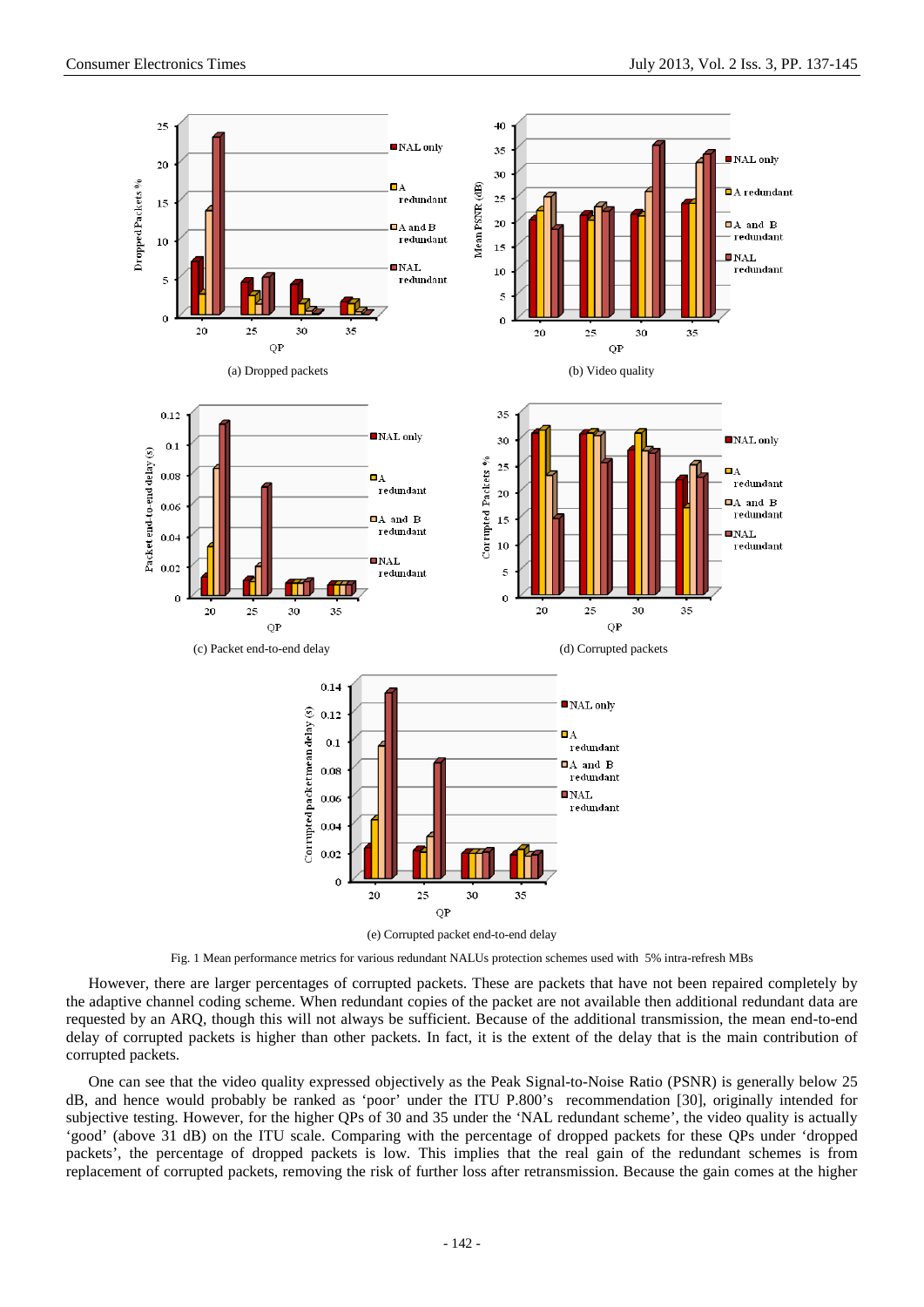QP, the impact on throughput is limited. Thus, for these schemes it is preferable to avoid low QPs.

Fig. 2 now retains the 'NAL redundant' scheme of Fig. 1 but varies the provision of IR MBs. Increasing the provision of IR MB above 5% to 6% and the equivalence of around 25% in the case of MB line intra update, increases the throughput and, hence, the bandwidth requirements in respect to co-existing traffic. 6% rather than 5% IR MB refresh is chosen because without naturally encoded IR MBs, then one line of MBs corresponds to about 6% of a CIF picture. A 25% IR commitment is large due to the coding inefficiency of spatial reference coding. From the PSNR results it can be seen that reducing the IR MB percentage to 2% actually improves the PSNR at QPs 30 and 35. Other values in this Figure do not differ noticeably from the 'NAL redundant' columns in Fig. 1. The main effect of reducing the percentage of IR MBs is that the size of partition-Bbearing packets is reduced. In turn, this makes these packets less likely to be affected by channel conditions, especially burst errors arising from the simulated fast fading. During bursts it is possible that a packet and its redundant replacement are both affected by channel noise. Thus, extra redundant data are transmitted in an attempt to reconstruct the packet. However, if the retransmitted packet is itself dropped or corrupted then the original packet cannot be repaired.



Fig. 2 Mean performance metrics for redundant NALU protection scheme used with 2%, 6% intra-refresh MBs and MB line intra update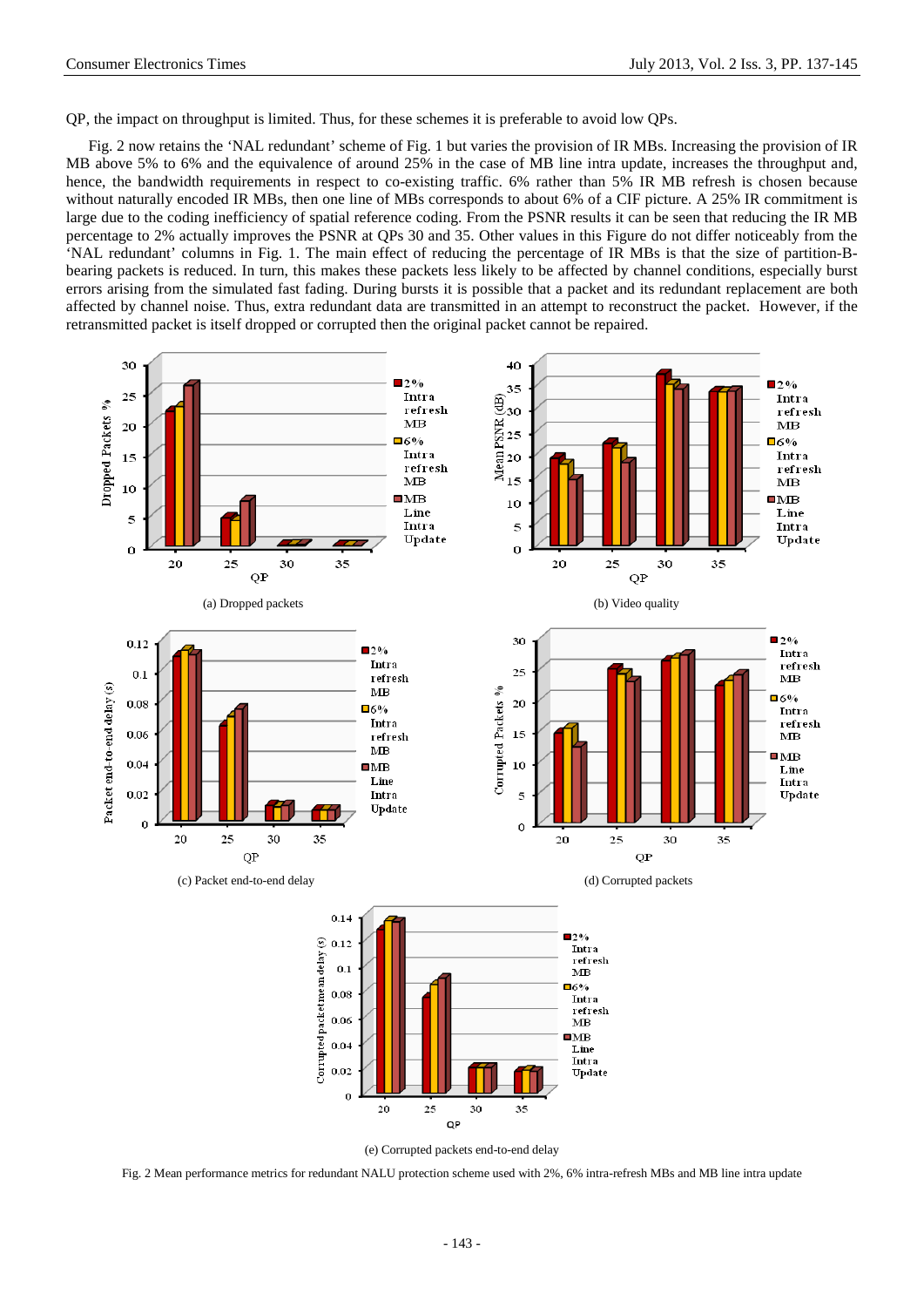Table III analyzes the numbers of dropped packets to illustrate the effect of packet size. Because the packet sizes are reduced for higher QPs, few packets are dropped at these QPs. From Table I, at high QPs, the packet size is in reverse order to the priority of the data. For example, at higher QP, partition-A packets are smaller than partition-B and –C packets. This affects the number of packets of the different types dropped. For the IR MB schemes between 2% and MB line intra update there is a definite increase in the number of Partition-B packets dropped but statistical variation accounts for the counter figures going between 2% and 6% IR MBs at  $QP = 25$ . Where the higher numbers of dropped Partition-B packets has an impact is when the original and its duplicate are both lost in the redundant NAL schemes.

|    |                     |     |                         |    | No. of Dropped NAL UNITS |           |    |     |     |
|----|---------------------|-----|-------------------------|----|--------------------------|-----------|----|-----|-----|
| QP | 1 Slice A redundant |     | 1 Slice A & B redundant |    | 1 Slice NAL redundant    |           |    |     |     |
|    | А                   | B   |                         | A  | В                        |           | А  | В   |     |
| 20 | Ω                   | 8   | 20                      | 26 | 80                       | 70        | 57 | 121 | 183 |
| 25 |                     |     | 19                      |    |                          | 16        |    | 22  | 47  |
| 30 |                     |     | 10                      |    |                          |           |    |     |     |
| 35 |                     |     | 9                       |    |                          |           |    |     |     |
|    | 2% Intra refresh MB |     | 6% Intra refresh MB     |    | MB Line Intra Update     |           |    |     |     |
| QP | А                   | B   | ┌                       | A  | B                        | $\subset$ | A  | B   |     |
| 20 | 48                  | 108 | 185                     | 33 | 122                      | 197       | 48 | 157 | 202 |
| 25 | 14                  | 20  | 37                      | 10 | 15                       | 39        | 28 | 34  | 57  |
| 30 |                     |     |                         |    |                          |           |    |     |     |
| 35 |                     |     |                         |    |                          |           |    |     |     |

| TABLE III NUMBER OF DROPPED NALUS  UNDER  DIFFERENT SCHEMES |  |  |  |
|-------------------------------------------------------------|--|--|--|
|                                                             |  |  |  |

#### V. CONCLUSION

The main concentration of this paper has been on IR provision as a way of mitigating errors occurring across WiMAX wireless channels. In that respect, it is shown that it is better to include a small percentage of IR MBs that can build their effect over time than employ the cyclic IR line update scheme. In fact, the random MB scheme used is more compatible with the isolated region based gradual decoder refresh, which allows for the full functionality of the replaced periodic I-frames. An interesting observation is that there is a need to reduce packet size to reduce packet loss despite the combined effect of redundant packets and application adaptive channel coding. This is because during 'bursty' error conditions (as simulated by the Gilbert-Elliott channel model) it is possible that both the original packet and its redundant counterpart may be dropped or corrupted. Selecting a moderate quality initially may be better than selecting a higher quality video stream only to see its quality degraded by the harsh channel conditions, the effect of which is packet size dependent.

#### ACKNOWLEDGMENT

Laith Al-Jobouri, who is a PhD candidate at the University of Essex, UK, would like to thank his financial sponsors at the Ministry of Science and Technology, Baghdad, Iraq.

### **REFERENCES**

- [1] W. Simpson, *Video over wireless*, Focal Press, Burlington, MA, 2008.
- [2] K. Ekström, et al. "Technical solutions for the 3G Long-Term Evolution," *IEEE Communs. Mag.,* vol. 44, no. 3, pp. 38-45, 2006.
- [3] L. Nuaymi, *WiMAX technology for broadband wireless access*, Wiley, Chichester, UK, 2007.
- [4] Cisco Systems Inc., *Cisco Visual Networking Index: Global Mobile Data Traffic Forecast Update, 2012–2017*, Cisco Systems Inc., San Jose, CA, 2012.
- [5] T.C. Thang, Q.-D. Ho, J.W. Kang, and A.T. Tham, "Adaptive streaming of audiovisual content using MPEG DASH," *IEEE Trans. Consumer Electronics,* vol. 58, no. 1, pp. 78-85, 2012.
- [6] T. Stockhammer, and W. Zia, "Error resilient coding and decoding strategies for video communication," In M. van der Schaar and P.A. Chou (Eds), *Multimedia over IP and wireless networks*, Academic Press, Burlington, MA, pp. 13-58, 2007.
- [7] S. Wenger, "H.264/AVC over IP," *IEEE Trans. Circuits Syst. Video Technol.*, vol. 13, no. 7, pp. 645-655.
- [8] T. Schierl, M.M. Hannuksela, Y.-K. Wang, and S. Wenger, "System layer integration of High Efficiency Video Coding," *IEEE Trans. Circuits Syst. Video Technol.,* vol. 22, no. 12, pp. 1871-1884, 2012.
- [9] T. D. Tran, L.-K. Liu, and P.H. Westering, "Low-delay MPEG-2 video coding," in *Proc. SPIE - Int. Soc. Opt. Eng. (USA)*, 1997, vol.3309, pp. 510-16.
- [10] E. Krause et al., "Method and apparatus for refreshing motion compensated sequential video images", US 5,057,916, United States Patent Office, 1991.
- [11] R.M. Schreier, and A. Rothermel, "Motion adaptive intra refresh for the H.264 video coding standard," *IEEE Trans. Consumer Electronics*, vol. 52, no. 1, pp. 249-253, 2006.
- [12] Y.J. Liang, K. El-Maleh, and S. Manjunath, "Upfront intra-refresh decision for low-complexity wireless video telephony," in *Proc. of IEEE Int. Symposium on Circuits and Systems*, 2006.
- [13] Y.K. Wang, and M.M. Hannuksela, "Gradual decoder refresh using isolated regions," *3rd Meeting of the JVT*, Doc. JVT-C074, May 2002.